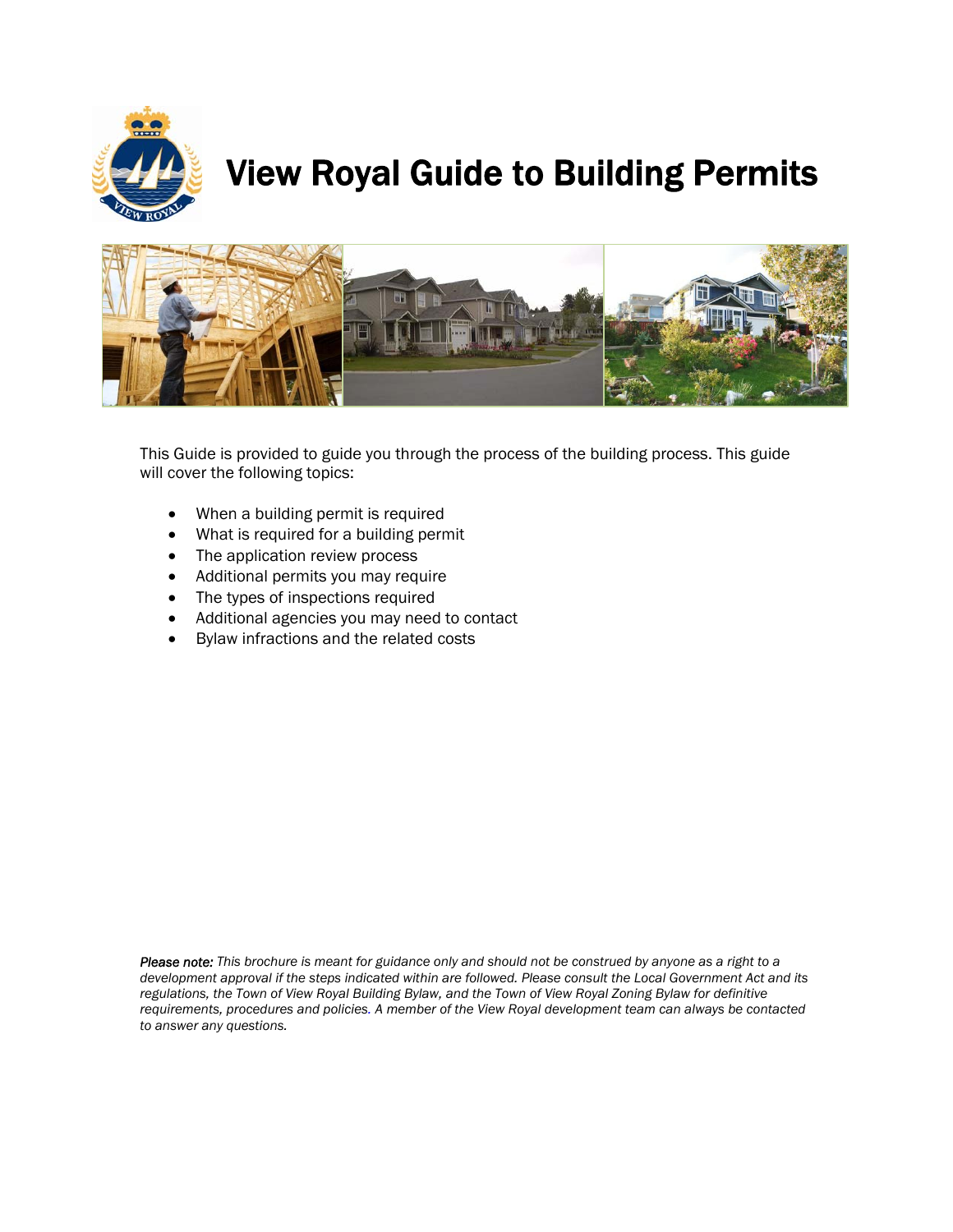# A BUILDING PERMIT IS REQUIRED FOR:

- Construction of : New homes;
	- Accessory buildings exceeding  $10 \text{ m}^2$  or  $(107.6 \text{ ft}^2)$ ;
	- Additions to an existing buildings or structures;
	- Decks more than 30 centimeters (12 inches) above grade or built with a roof type structure (this includes pergola's and similar structures);
	- Commercial, industrial or public use facilities;
	- Retaining walls over 1.5 Meters.
- Any interior renovations that goes beyond cosmetic changes (ex. Moving or adding walls, installations of new bathroom facilities);
- Completing an unfinished basement:
- Enclosing a porch, deck or carport;
- Alterations to commercial, industrial or public use facilities;
- Moving a building;
- Demolishing a building;
- Changing the occupancy of a building or part thereof;
- Upgrading for a secondary suite.

# REQUIREMENTS TO OBTAIN A BUILDING PERMIT

*Please Note: ALL of the following information is required at the time of application or it will not be accepted. Incomplete applications will be returned to the applicant.*

- **1.** A non-refundable application fee. The application fee will be applied towards the building permit fee. *Please note:* If the plans do not meet municipal bylaws or the BC building code, your application will be rejected. A new application and fee will be required should you choose to reapply.
- **2.** A letter of authorization. A letter from the registered owner of the property if the applicant is not listed on the state of title certificate.
- **3.** A completed application form. The application must be submitted with a signed copy of the schedule "C".
- **4. The Homeowner Protection Office form.** This is a provincially regulated document that is required for ALL new dwelling applications. Any exemptions will be accompanied by an exemption form from the HPO office, as determined by them. Permits will not be issued until the correct HPO registration form has been received.
- **5.** State of Title certificate (no older than 30 days), accompanied by copies of ALL covenants, easements and right-of-ways registered on the state of title certificate.
- 6. Plans 3 sets of metric plans, to scale. (4 sets are required for commercial, industrial & Part 3 residential + 1 digital set) containing but not limited to the following (*Examples of all required drawings can be provided for no charge upon request.)* All sets of plans should include the following components: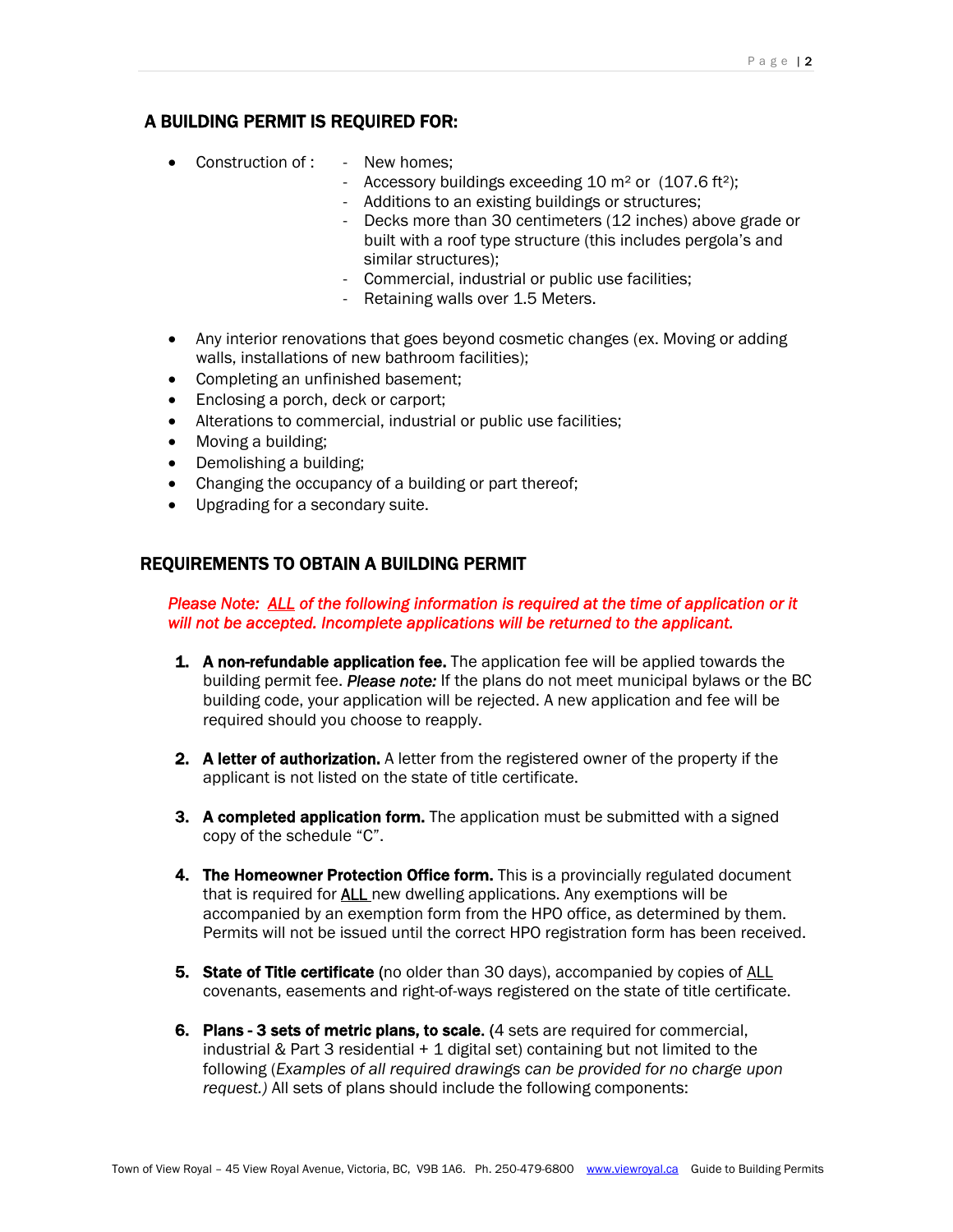A. Site Plan: Required for any construction that changes the footprint of the building or that happens outside of the principal dwelling.

- *BCLS Preliminary legal survey plan or a site plan created by a registered professional* showing the proposed location of the building front, rear and side yard setbacks, natural grade and finished grade elevations at main corners of the building, existing natural grade and finished grade elevations at lot corners, covenant areas, easements, statutory right-of-ways, basement and main floor elevations (BFE) and garage floor elevation (GFE) as explained in 10.1.4 of *Building Bylaw No. 742*.
- Elevation at curb.
- Storm and sewer invert elevations at property lines.
- Width and length of driveway from garage to the edge of pavement or curb.
- Driveway location, grades and parking plan for any possible secondary suites.
- This plan is not required to be stamped and sealed, however, *before a final inspection; a sealed survey plan signed by a registered BCLS is required.*

# B. Foundation Plan:

ALL plans to be: - prepared by a registered professional.

- stamped and sealed.
- accompanied by schedule B.
- include proof of insurance of the registered professional.

# C. Floor Plans:

- Show use of all rooms on each separate floor.
- Location of all plumbing fixtures.
- Location, size and swing of all doors.
- Location and size of all windows.
- Location at which all sectional details required in the *Cross Section* are taken.

D. Cross Section:

- Sectional details including cross sections of the building taken at sufficient locations to adequately illustrate all structural details.
- Details showing foundations, walls, floors, joists, beams, columns, rafters or trusses.
- Stair details such as the rise and run, handrails and guardrails.

E. Specification Details:

- Details relating to the building which will designate all materials to be used.
- Roof and wall sheathing sizes.
- Insulation and vapour barrier details.
- Sub-floor materials.
- Interior finishing materials.
- Size and type of beams, joists, rafters, manufactured trusses, including the grade and species of the material being used.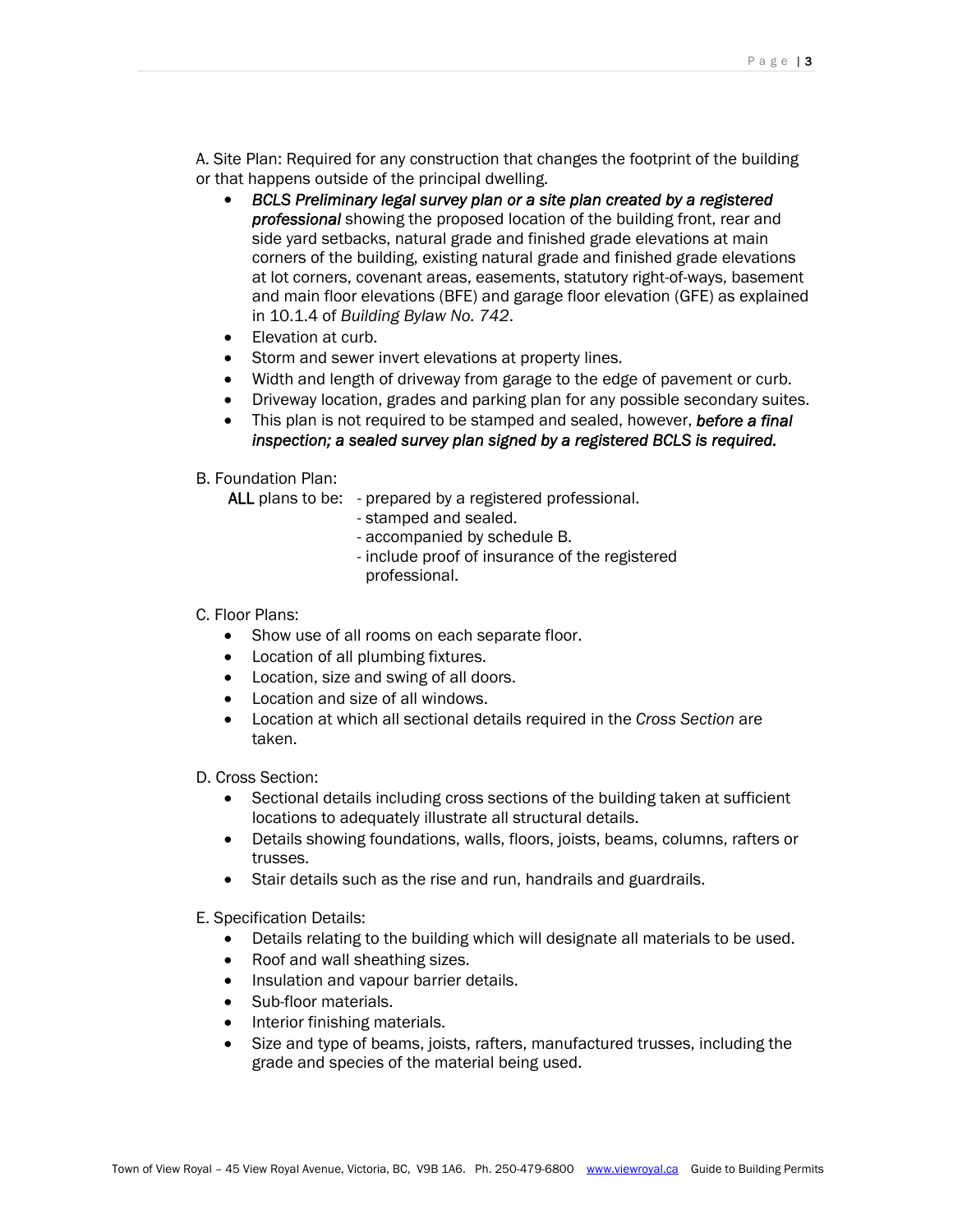F. Elevation Plans:

- Front and back, both side elevations to the midpoint of the highest roof with elevation reference to natural grade.
- Finished grades, including road elevation, natural grade.
- Exterior finishes.
- **7. Storm Water Treatment:** Plans must be submitted indicating the method that will be utilized for dealing with Storm Water management. An example drawing can be obtained by request.
- 8. Additional information may be required for demolition and renovation permits is directed under *Occupational Health and Safety Regulation, Section 20.112* in the form of a Hazardous Material Survey. Please see Worksafe BC regarding this regulation and form. This deals with asbestos and other hazardous materials that may be present.
- **9. Complex Buildings:** Additional information that may be required for complex buildings include, but is not limited to:
	- Mechanical drawings
	- Electrical drawings
	- Relevant shop drawings
	- Site service drawings
	- Fire suppression drawings
	- Site safety and fire safety plans for the construction period
	- Landscape Plan

## Please Note:

- ALL plans to be in metric. Plans may be hand drawn and scaled in imperial, however, metric equivalents must be provided.
- If, in the opinion of the building inspector, specialized technical knowledge is required to ensure that the proposed works will be structurally sound or based upon good engineering practice, then it may be necessary that an architect or professional engineer prepare and seal the drawings, specifications and carry out supervision of the project.
- As of June 21, The Town of View Royal, through the Province of British Columbia will require your new home to be Solar Hot Water Ready. The requirement to install a solar hot water system is not necessary, but all new homes must be built in anticipation of the new systems. Please see your building official for more information.

# APPLICATION REVIEW PROCESS

We always get questions about what happens to the application once it is received. The building permit application goes through the following checks and approvals:

**1.** The applicant meets with a member of staff who at this time ensures the appropriate plans, documentation and fees are ready for submittal. *We regret, if any of the*  requirements are missing, the application will not be accepted and will be returned *to applicant.*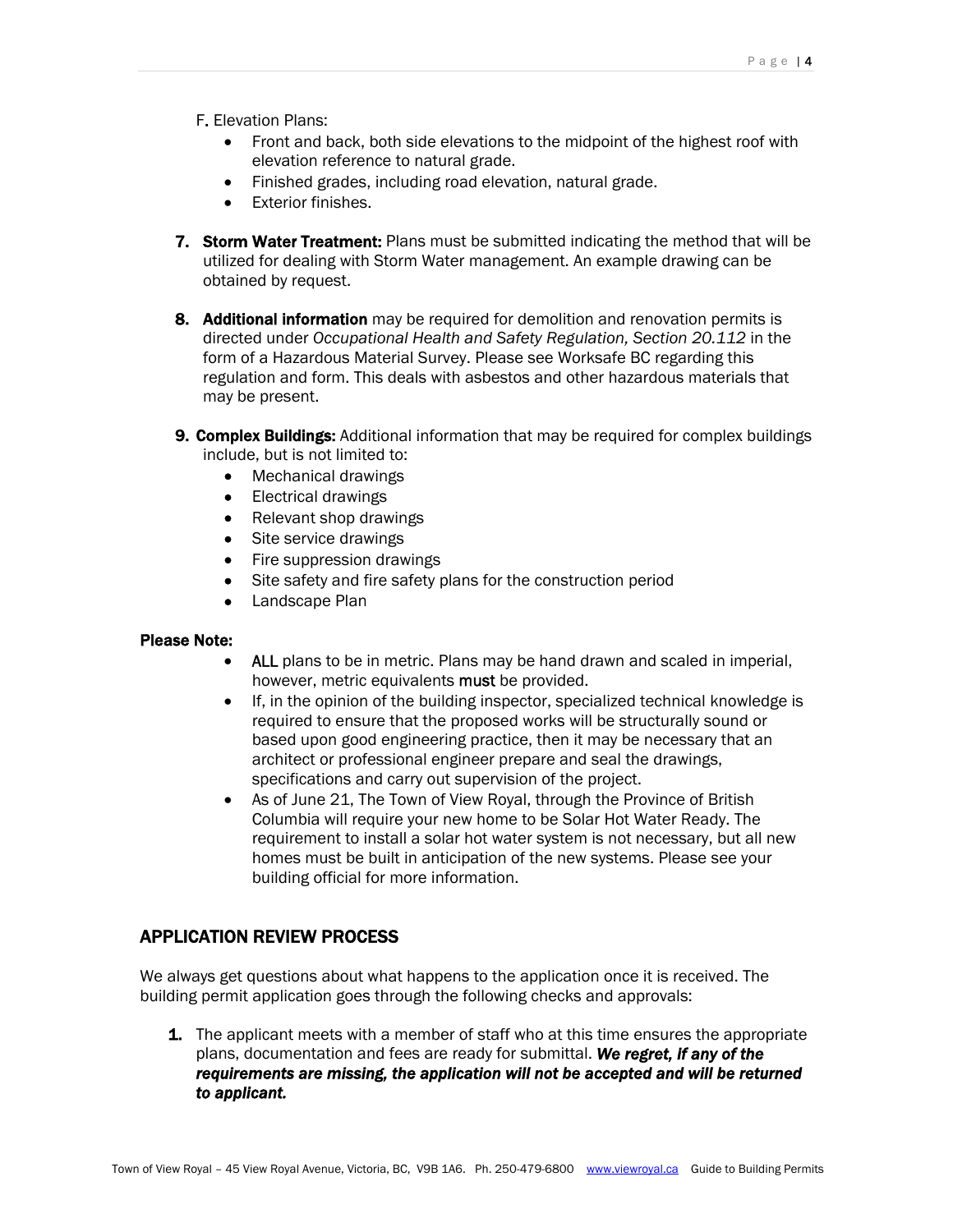- **2.** The application is reviewed for consistency with approved Development Permit, Development Variance Permits and Board of Variance approvals and compliance with the Land Use Bylaw (zoning) and other land use regulations, such as, but not limited to the following:
	- Proposed use Density
	-
	- Floor space ratio entitled and some state coverage
	- Off-street parking entitled by the Grading changes
	-
	- Setbacks from water courses Secondary suites
	- Soil removal/deposit Landscaping
	- Applicable development cost charges
- - Building height Building setbacks
		-
		-
	- Land use contracts Accessory buildings
		-
		-
	-

# *If the application is inconsistent with a bylaw requirement the application must be modified or appropriate permit approval met.*

- **3.** The application is reviewed by the Engineering department for:
	- Water/sewer/storm connections
	- Driveway access
	- Tree retention/protection
	- Site drainage

For large or complex projects or where the Town's road right-of-way will be modified a Servicing Agreement may be required prior to Building Permit issuance.

- 4. The building official/plan checker performs a technical review of plans for compliance with the BC Building Code.
- **5.** The file is reviewed and owner notified that the permit is ready for issuance upon receipt of remaining fees. Please note, you will have 45 days upon notification to pay for and pick up your permit, otherwise it will be cancelled.

Staff is available to discuss the process, requirements and fees involved at any stage of the process.

# POSSIBLE ADDITIONAL PERMITS

**Plumbing Permit** – Plumbing permits are required for the installation or relocation of any plumbing fixtures, the replacement or installation of water and sewer lines and the installation of irrigation systems. With the exception of a homeowner submitting an approved plumbing schematic and list of materials to be used, a plumbing permit will only be issued to qualified tradesmen.

**Tree Removal Permit** – Prior to any trees being removed or trimmed, a tree removal permit must be made and approved by the View Royal Parks Department.

**Demolition Permit** – A demolition permit is required for the demolition of any buildings within the Town of View Royal. Permit approval is required prior to any demolition being undertaken. The permit requires the applicant to provide, in writing, that all utilities have been disconnected prior to the demolition permit being issued.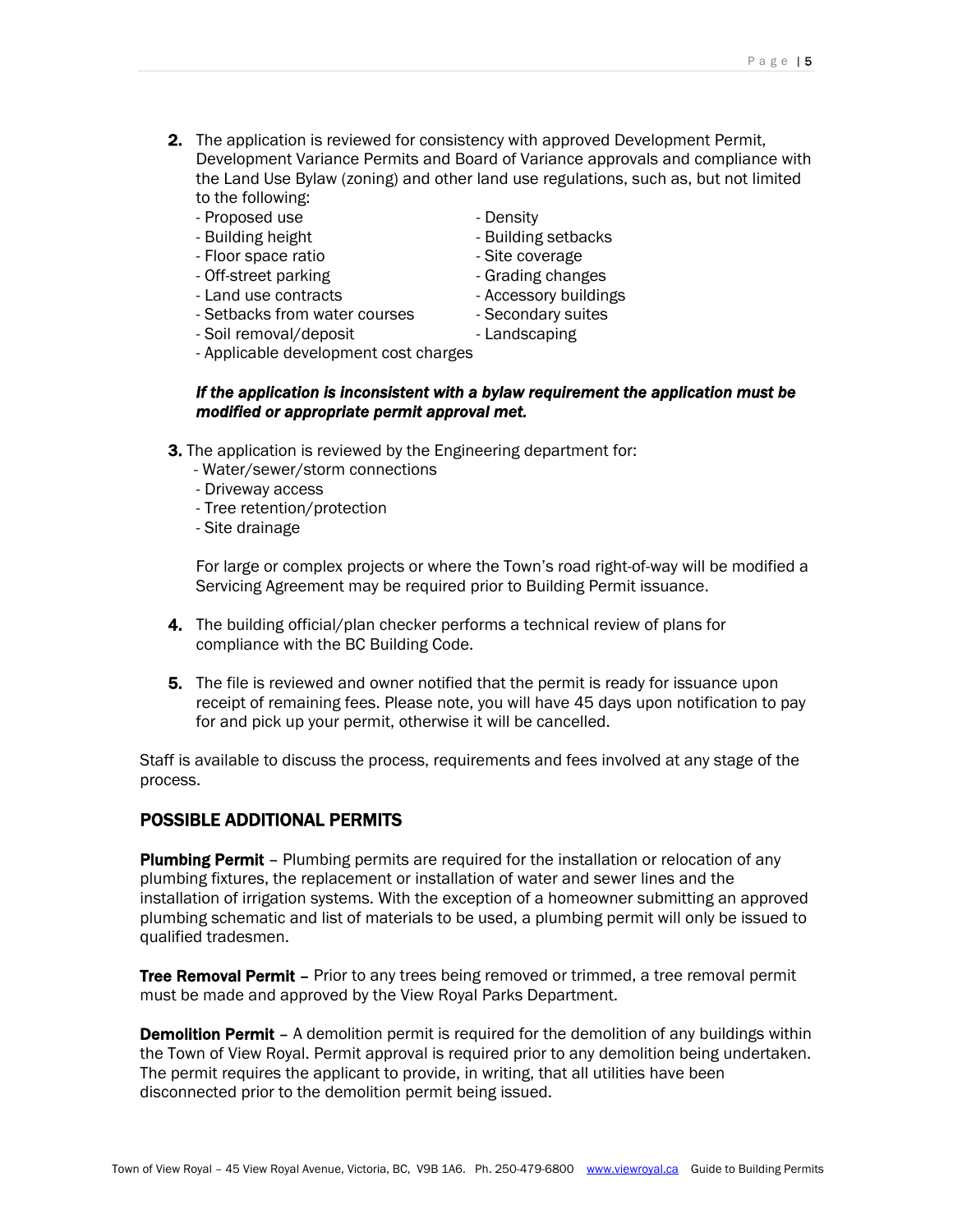**Sewer and Storm Drain Permits** – This permit may be required for any changes, installations or additions to the Town of View Royal infrastructure.

**Highway (Driveway) Access Permits** - This permit is required for any new dwelling or modifications to existing driveways.

**Development Permit** – This permit is required prior to a building permit being considered in most circumstances for commercial, apartment, townhouse and duplex buildings. Likewise, this permit is required in most instances prior to a building permit for lots abutting the ocean or freshwater. Please consult with the Planning Department to determine whether a permit will be necessary and application requirements.

**Soil Permit** – Soil permits are required for large residential and commercial permits.

**Electrical and Gas Permits** - Please contact the BC Safety Authority for all of your electrical and gas permits. Contact information listed under "Additional Agencies" that follows

# REQUIRED INSPECTIONS

#### 1. Footings and Foundation

This inspection takes place when the forms are in place, prior to placing the concrete. Footings and walls may be poured separately or together. The Engineer is required to have inspected and left a field report for the building inspector to review.

#### 2. Damp Proofing, Drain tile and Rain Water Leaders

This inspection takes place after the walls have been damp proofed and the drain tile and rain water leaders have been installed, but prior to backfilling.

#### 3. Under Slab Plumbing

This inspection takes place after the under slab plumbing has been installed and placed under a water test with 3 meter water column or under an air test of a minimum 5 psi, prior to backfilling. It must be properly bedded in sand.

#### 4. Under Slab Poly

This inspection takes place prior to pouring the slab or any ground cover. All joints must be properly over lapped and **all** penetrations sealed.

#### 5. Framing

This inspection takes place after all exterior doors and windows, plumbing, heating and electrical have been installed. All beam and truss engineered specifications are required to be on-site. Proof of Electrical or Gas permit is required to be submitted at this time.

# 6. Rough In Plumbing

This inspection takes place upon completion of the plumbing rough in. An air test of 150 PSI minimum is required on the water lines and either a water test or an air test (5 psi) on the DWV.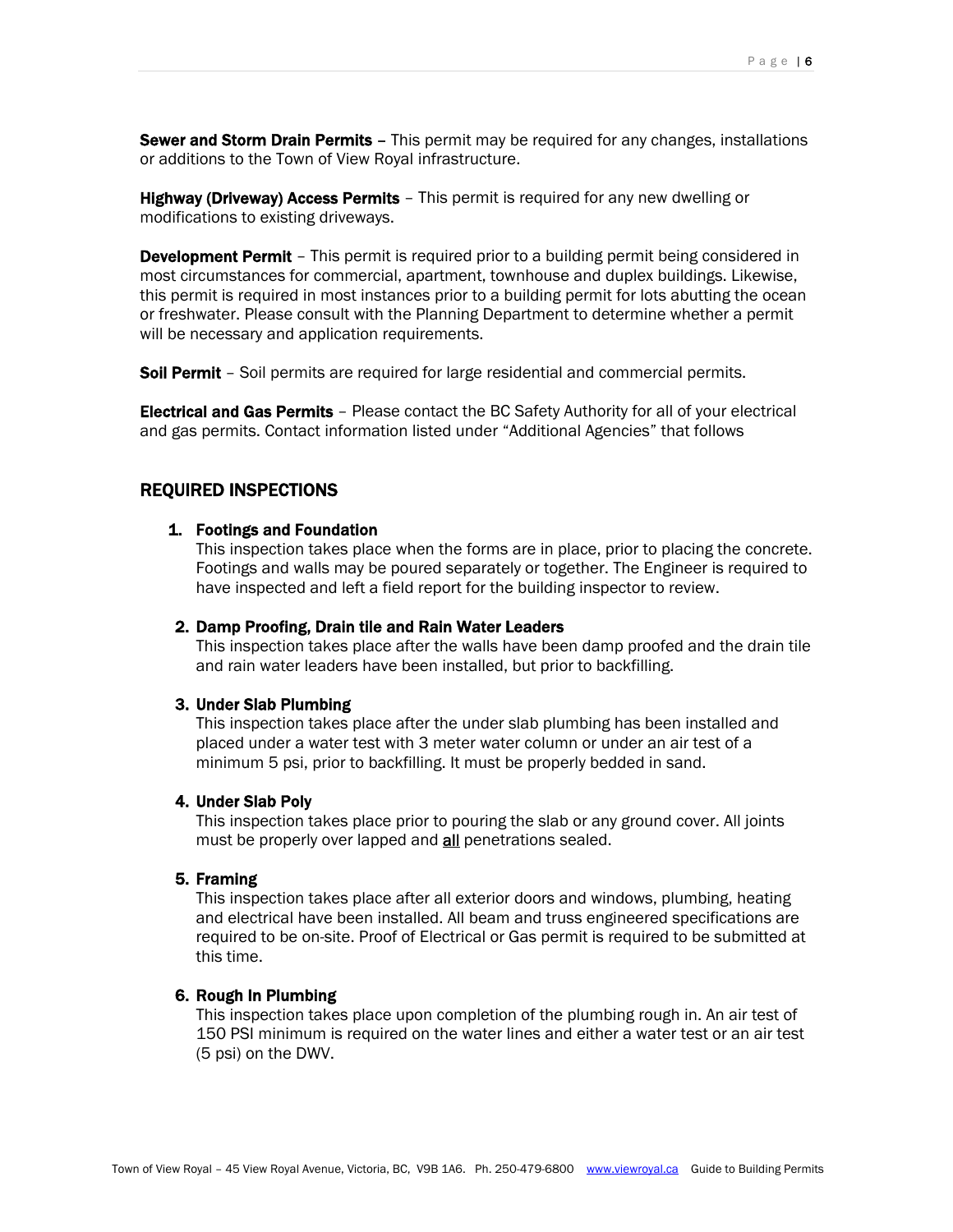# 7. Masonry Fireplace

This inspection takes place in several steps. They are as follows:

- when cantilevered hearth forms are in place, but prior to placing concrete
- at the smoke chamber stage
- for free standing fireplaces, at the thimble stage
- before any site built or factory built unit is enclosed by combustible material
- before the chimney cap is placed on a masonry chimney.

## 10. Insulation, Vapour Barrier, Second Plane of Protection and Stucco Wire

This inspection takes place prior to the installation of drywall or any other finish material. Insulation values and fit will be inspected. The seal on the vapour barrier as well as the second plane of protection will be inspected. If stucco is to be used, the wire is to be inspected prior to the scratch coat being applied.

#### 11. Final Inspection

This takes place upon completion of the project. All health and safety issues must be covered. All professionals involved must submit their final schedules at this time. Also the final stamped and sealed survey certificate is required at this time. The final inspection must be passed before occupancy is issued.

# If more than 2 inspections are required for any of the listed inspections, a \$75.00 reinspection fee will be required prior to any subsequent inspections being performed.

# ADDITIONAL AGENCIES

| <b>View Royal Fire Department</b>       | 280 Island Highway. Victoria, BC, V9B 1G5<br>Ph: (250)479-7322<br>Fx: (250)479-7395                                                                                                          |
|-----------------------------------------|----------------------------------------------------------------------------------------------------------------------------------------------------------------------------------------------|
| <b>BC Safety Authority</b>              | 505-6th St, Suite 200. New Westminster, BC, V3L 0E1<br>Ph: (778) 396-2000 or 1-866-566-7233<br>Fx: (778) 396-2064<br>www.safetyauthority.ca                                                  |
| <b>Homeowner Protection Office</b>      | PO Box 11132 Royal Center.<br>Suite 2270-1055 West Georgia St. Vancouver, BC. V6E 3P3<br>Ph: (604) 646-7050 or 1-800-407-7757<br>Fx: (604) 646-7051<br>Email: hpo@hpo.bc.ca<br>www.hpo.bc.ca |
| <b>Worksafe BC</b>                      | 4514 Chatterton Way Victoria, BC, V8X 5H2<br>www.worksafebc.com                                                                                                                              |
| <b>Vancouver Island Heath Authority</b> | 1952 Bay St, Victoria, BC, V8R 1J8<br>Ph: (250)370-8699 or 1-877-370-8699<br>Fx: (250)370-8750<br>Email: info@viha.ca<br>www.viha.ca                                                         |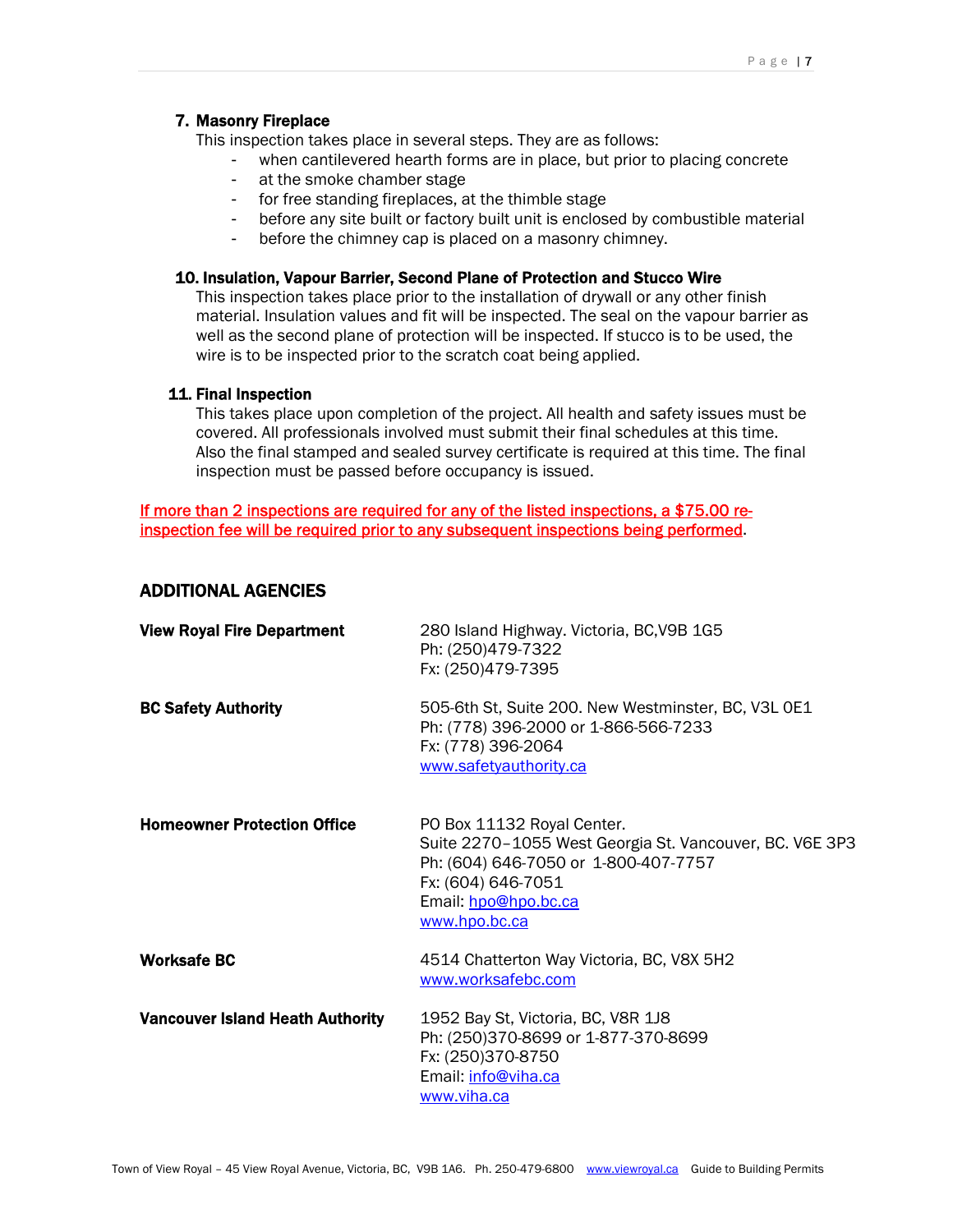# BUILDING BYLAW INFRACTIONS

This section includes but is not limited general infractions and their related costs and fines.

#### Building or Demolition Without a Permit:

- *6.1 No person shall commence or continue any construction, alteration, reconstruction, demolition, removal, relocation or change of occupancy of any building and structure including excavation or other work related to construction unless a Building Official has issued a valid and subsisting permit for the work.*
- *24.1 Every person who contravenes any provision of this bylaw commits an offence punishable on summary conviction and shall be liable to a fine of not more than \$10,000.00 (Ten Thousand Dollars) or to imprisonment for not more than six months.*
- *24.7 Every person who commences work requiring a building permit without first obtaining such a permit pay, an additional charge equal to 50% of the building permit fee.*

#### MTI Bylaw 643 Schedule 7

*Failure to obtain building permit \$100.00* 

# Occupancy Without Permit:

*6.2 No person shall occupy or use any building or structure unless a valid and subsisting occupancy permit has been issued by a Building Official for the building or structure or contrary to the terms of any permit issued or any notice given by a Building Official.* 

## MTI Bylaw 643 Schedule 7

*Occupancy without permit \$100.00*

#### Alteration of Notice or Certificate:

*6.4 No person shall, unless authorized in writing by a Building Official, reverse, alter, deface, cover, remove or in any way tamper with any notice, permit or certificate posted or affixed to a building or structure pursuant to this bylaw.* 

#### MTI Bylaw 643 Schedule 7

 *Alteration of notice/certificate \$100.00* 

#### Failure to Obey Stop Work Order:

- *24.3 A Building Official may order the cessation of any work that is proceeding in contravention of the Building Code or this bylaw by posting a Stop Work notice.*
- *24.4 The owner of property on which a Stop Work notice has been posted, and every other person, shall cease all construction work immediately and shall not do any work until all applicable provisions of this bylaw have been substantially complied with and the Stop Work notice has been rescinded in writing by a Building Official.*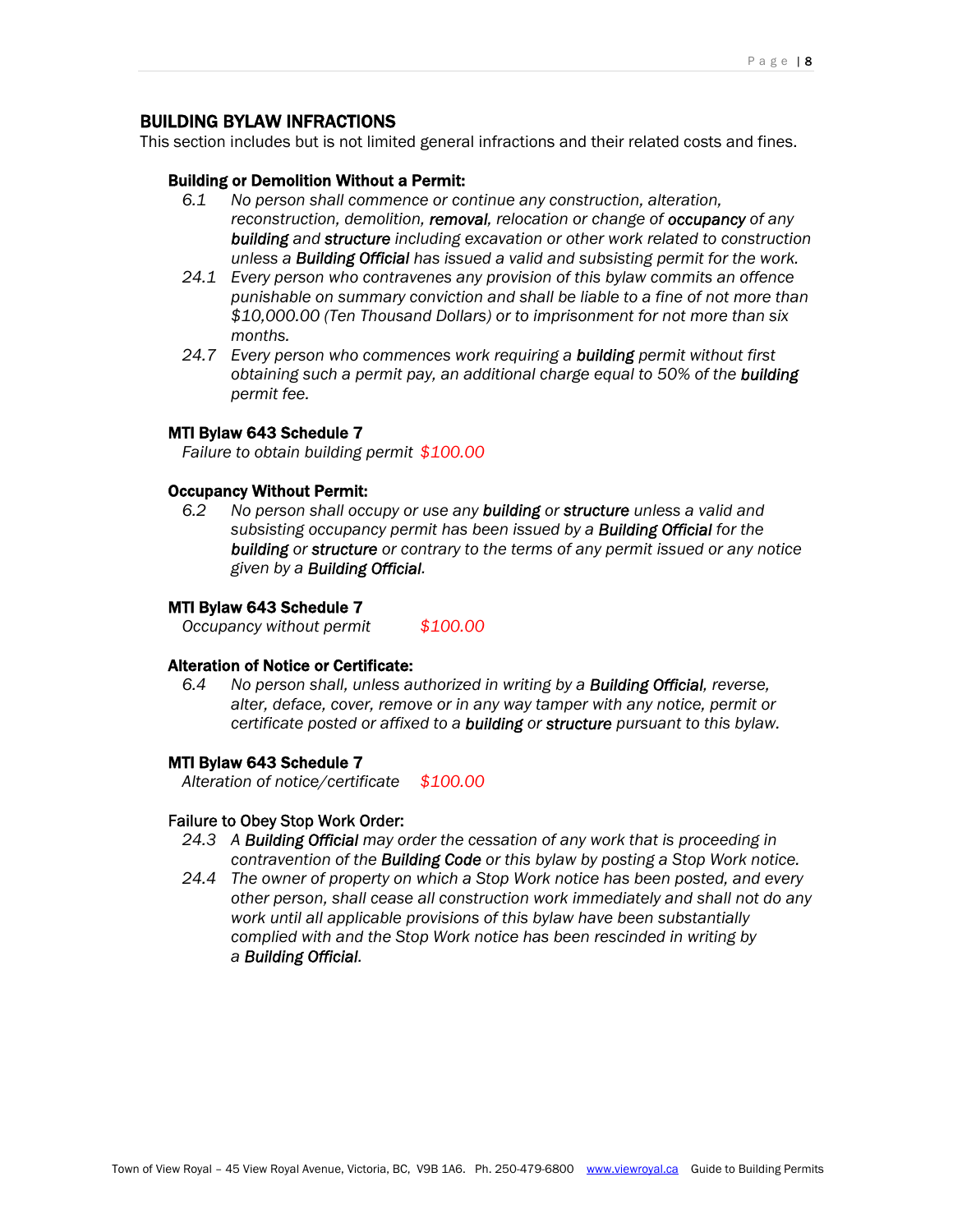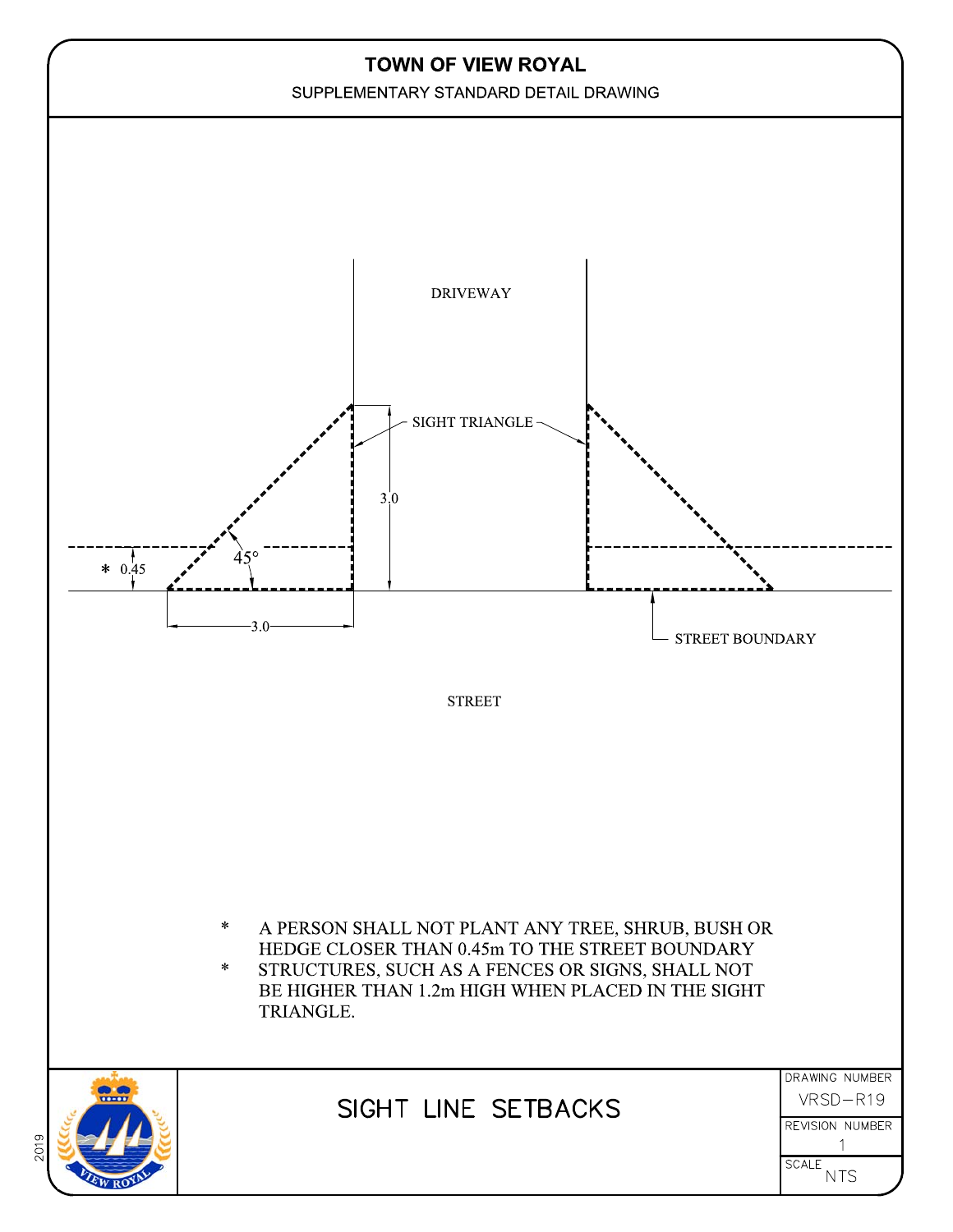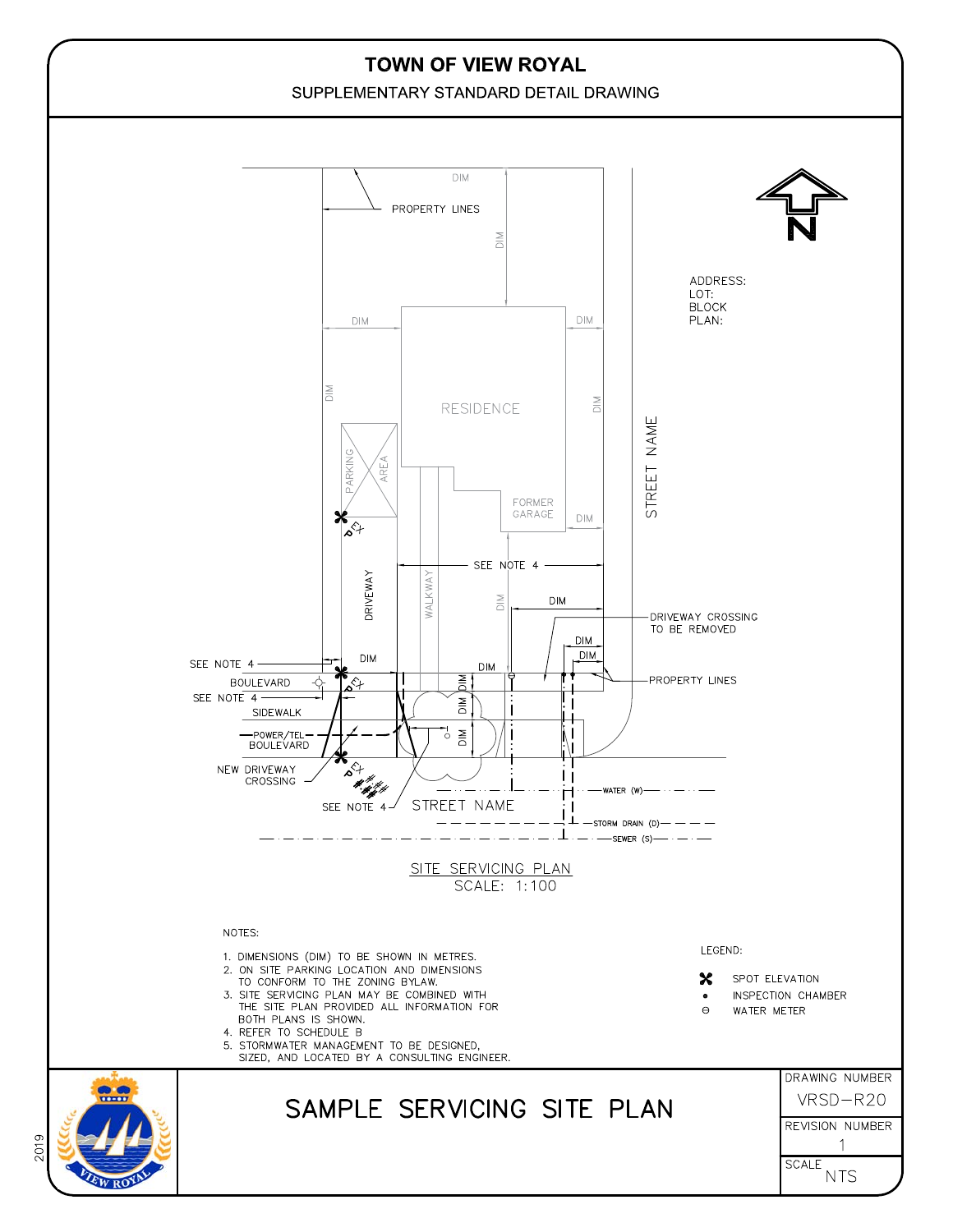# TOWN OF VIEW ROYAL

SUPPLEMENTARY STANDARD DETAIL DRAWING

|      |                                                                                          | TABLE OF WIDTHS FOR DRIVEWAY CROSSINGS                                                                                                                                                                                                                                                                                                  |                                                                               |                                                                                  |                                     |                   |                                                                                                                                                               |
|------|------------------------------------------------------------------------------------------|-----------------------------------------------------------------------------------------------------------------------------------------------------------------------------------------------------------------------------------------------------------------------------------------------------------------------------------------|-------------------------------------------------------------------------------|----------------------------------------------------------------------------------|-------------------------------------|-------------------|---------------------------------------------------------------------------------------------------------------------------------------------------------------|
|      |                                                                                          | <b>LAND USE</b>                                                                                                                                                                                                                                                                                                                         | <b>STREET</b><br><b>CLASSIFICATION</b>                                        | <b>DRIVEWAY</b><br>CROSSING<br>WIDTH (w)<br><b>TYPE</b><br>$^\ast$ MIN<br>$*MAX$ |                                     |                   |                                                                                                                                                               |
|      | <b>COMMERCIAL</b><br>/ INDUSTRIAL or<br>ALL<br>MULTI-FAMILY<br><b>RESIDENTIAL</b>        |                                                                                                                                                                                                                                                                                                                                         |                                                                               | $\, {\bf B}$                                                                     | 5.0 <sub>m</sub>                    | 10.0m             |                                                                                                                                                               |
|      |                                                                                          | <b>RESIDENTIAL</b>                                                                                                                                                                                                                                                                                                                      | <b>MAJOR</b>                                                                  | $\mathbf{A}$                                                                     | 5.0 <sub>m</sub>                    | 7.0 <sub>m</sub>  |                                                                                                                                                               |
|      |                                                                                          | <b>RESIDENTIAL</b>                                                                                                                                                                                                                                                                                                                      | COLLECTOR /<br><b>LOCAL</b>                                                   | $\mathbf{A}$                                                                     | 3.0 <sub>m</sub>                    | 7.0 <sub>m</sub>  |                                                                                                                                                               |
|      |                                                                                          | ALL                                                                                                                                                                                                                                                                                                                                     | ALL                                                                           | ${\bf C}$                                                                        | 5.0 <sub>m</sub>                    | 10.0 <sub>m</sub> |                                                                                                                                                               |
|      | W<br>- REFER TO NOTE 2 (TYP)<br>NOTES:<br>$\mathbf{1}$<br>2<br>$\overline{3}$<br>$- - -$ | <b>DEPTH</b><br>$\ensuremath{\mathsf{T}}\ensuremath{\mathsf{Y}}\ensuremath{\mathsf{P}}\ensuremath{\mathsf{E}}$ ' A'<br>FLARE DEPTHS SHALL BE 3.0m UNLESS OTHERWISE APPROVED BY THE DIRECTOR<br>FLARE WIDTHS SHALL CONFORM TO VRSD C7a OR C7b UNLESS OTHERWISE<br>APPROVED BY THE DIRECTOR<br>FOR CONSTRUCTION DETAILS REFER TO VRSD-C7c | FOR TYP. FLARE<br><b>DEPTH REFER</b><br>TO NOTES<br>W<br>$w + 2.0$<br>TYPE'B' |                                                                                  | W<br>$45^{\circ}$<br>- FACE OF CURB |                   | $\ensuremath{\mathsf{T}}\ensuremath{\mathsf{Y}}\ensuremath{\mathsf{P}}\ensuremath{\mathsf{E}}$ ' $\ensuremath{\mathsf{C}}$<br>(DIRECTIONAL)<br>DRAWING NUMBER |
| 2019 |                                                                                          |                                                                                                                                                                                                                                                                                                                                         |                                                                               | DRIVEWAY WIDTHS                                                                  |                                     |                   | VRSD-R17<br>REVISION NUMBER<br><b>SCALE</b><br><b>NTS</b>                                                                                                     |